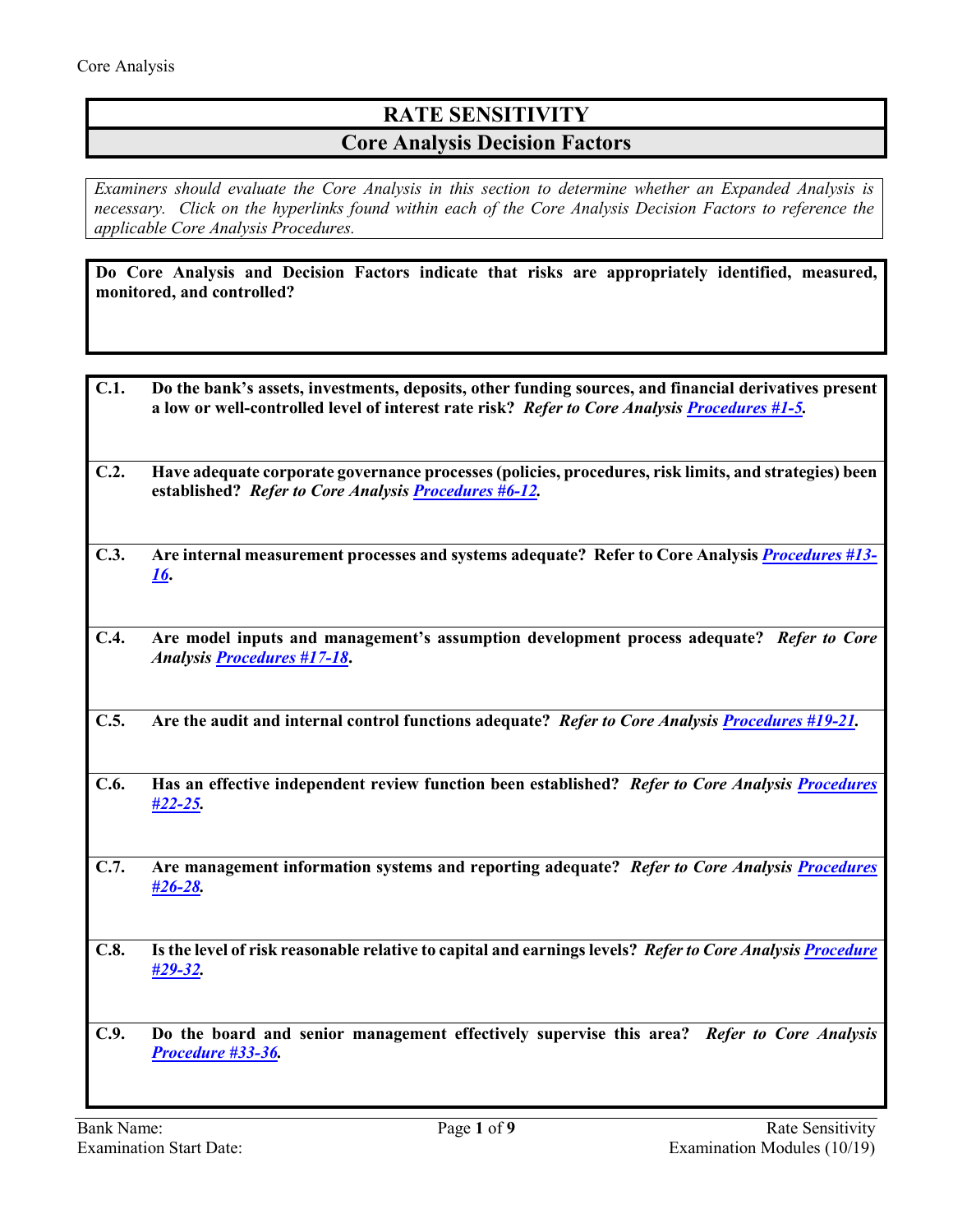# **RATE SENSITIVITY Core Analysis Procedures**

*Examiners are to consider these procedures but are not expected to perform every procedure at every bank. Examiners should complete only the procedures relevant for the bank's activities, business model, risk profile, and complexity. If needed, based on other identified risks, examiners can complete additional procedures. References to laws, regulations, supervisory guidance, and other resources are not all-inclusive.*

### **References**

- *Joint Agency Policy Statement: Interest Rate Risk, [SR 96-13](https://www.federalreserve.gov/boarddocs/srletters/1996/sr9613.htm) (FRB) or [FIL-52-96](https://www.fdic.gov/news/news/financial/1996/fil9652.html) (FDIC)*
- *Advisory on Interest Rate Risk Management, [SR 10-1](https://www.federalreserve.gov/boarddocs/srletters/2010/sr1001.htm) (FRB) or [FIL-2-2010](https://www.fdic.gov/news/news/financial/2010/fil10002.html) (FDIC)*
- *Interagency Advisory on Interest Rate Risk Management Frequently Asked Questions, [SR 12-2](https://www.federalreserve.gov/supervisionreg/srletters/sr1202.htm) (FRB) or [FIL-2-2012](https://www.fdic.gov/news/news/financial/2012/fil12002.html) (FDIC)*
- *Managing Sensitivity to Market Risk in a Challenging Interest Rate Environment, [FIL-46-2013](https://www.fdic.gov/news/news/financial/2013/fil13046.html) (FDIC)*

### **Preliminary Review**

- <span id="page-1-0"></span>**1. Review prior examination reports, supervisory reviews, and file correspondence to identify prior rate sensitivity concerns. Also review internal or third party audits and reviews to identify any concerns or recommendations.**
- **2. Review board or committee minutes and information packets for evidence of oversight, responsibility, routine management reports, and any identified rate sensitivity concerns.**
- **3. Determine whether there are recent or planned changes in strategic direction and discuss with management the implications for rate sensitivity risks.**
- **4. Review offsite analytical reports (FDIC: IRRSA) to develop a preliminary assessment of rate sensitivity trends and risks.**
- **5. Review UBPR, Call Report, balance sheet, and income statement data to develop an initial rate sensitivity profile. Note common risk areas such as:**
	- **Shifts in long-term assets and long-term liabilities;**
	- **Mortgage loan exposure (direct or indirect through mortgage-backed investments);**
	- **Mortgage servicing assets;**
	- **Significant securities depreciation;**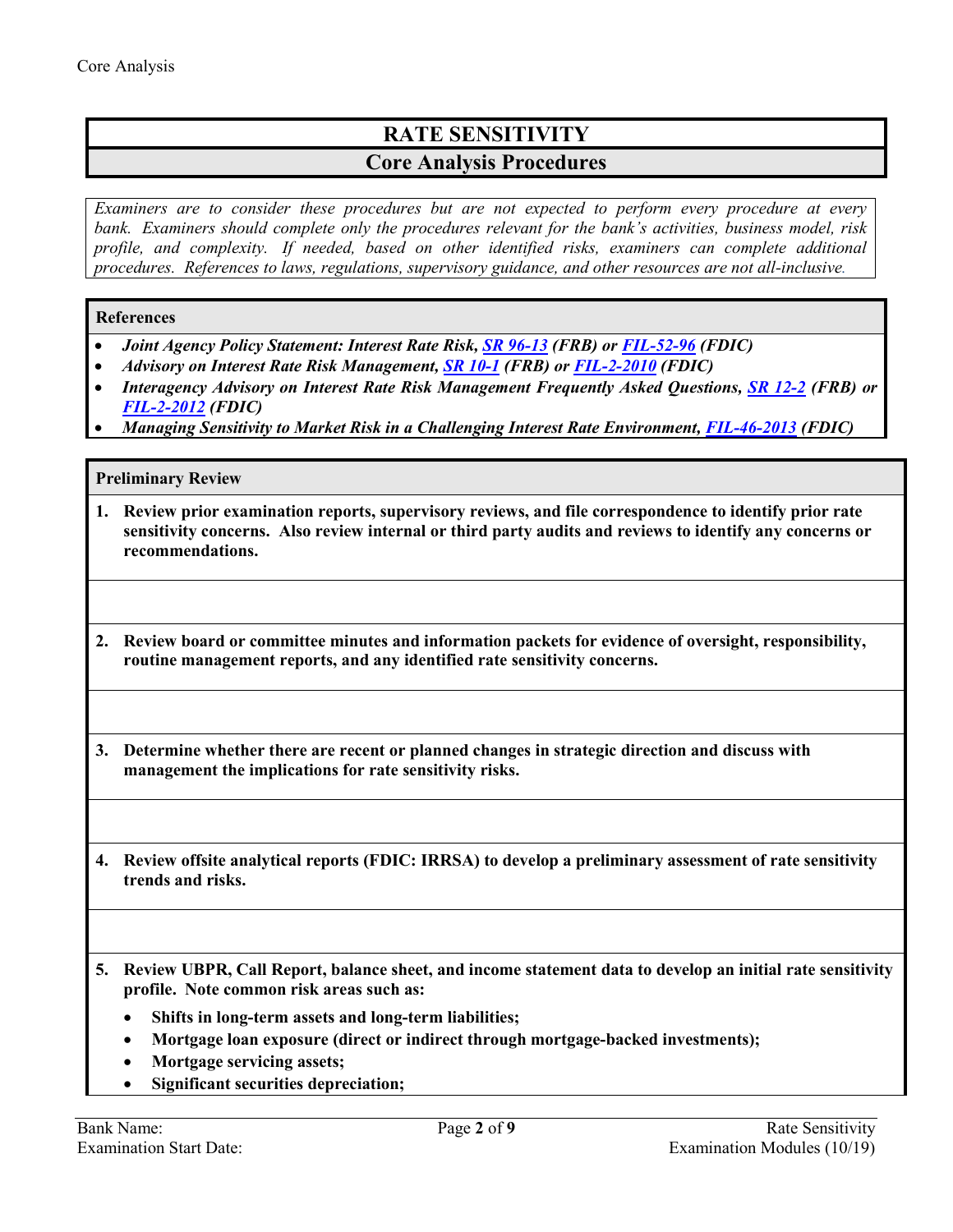- **Structured notes;**
- **Fluctuations in nonmaturity deposits; and**
- **Hedging activities, such as rate swaps, forwards, futures, options, or other derivative products.**

#### **Policies, Procedures, and Risk Limits**

<span id="page-2-0"></span>**6. Review asset/liability management (ALM) policies. Policy guidance may be incorporated in liquidity, loan, investment, interest rate risk (IRR), or other policies, but taken as a whole, should be assessed to determine whether they provide sufficient guidance to management relative to the board's risk tolerances and oversight responsibilities. Policy formality and sophistication will vary, depending on the level of risk and the complexity of holdings and activities. In general, satisfactory policies:** 

- **Assign authority and responsibility to an individual(s) or committee for establishing and maintaining an effective ALM program that identifies, measures, monitors, and controls IRR within boardapproved limits;**
- **Identify the types of instruments and activities that may be used to manage IRR exposure;**
- **Provide for comprehensive measurement systems commensurate with the size and complexity of the institution for valuing positions and assessing performance, including procedures for updating model scenarios and underlying key assumptions;**
- **Require regular, detailed reporting that informs management and the board of IRR exposures;**
- **Outline the process and responsibility for sensitivity testing of critical model assumptions;**
- **Require periodic back testing of model projections and analysis of significant variances;**
- **Establish earnings and capital exposure limits commensurate with the board's risk tolerance;**
- **Require management to factor IRR into broader risk management considerations and strategic decisions to ensure interrelationships between IRR and other risks are considered and addressed;**
- **Require the board or a designated committee to periodically review and approve the policy, risk limits, and strategies;**
- **Assign responsibility for authorizing policy exceptions, and require documentation of the rationale for authorizing such exceptions; and**
- **Provide the asset/liability committee (ALCO), or a similar committee, with sufficient representation across major functions that influence IRR exposure.**

**7. Determine whether the board or a delegated committee oversees the establishment, approval, implementation, and annual review of IRR management strategies, policies, procedures, and risk tolerances.**

- **8. Discuss IRR management processes and practices with management. Review ALCO meeting minutes and packages to evaluate the process. Potential topics to discuss include:**
	- **Lines of responsibility and authority for IRR management;**
	- **Development of IRR policies and practices;**
	- **IRR measurement system and measurements used (e.g., gap, income simulation, economic value of equity);**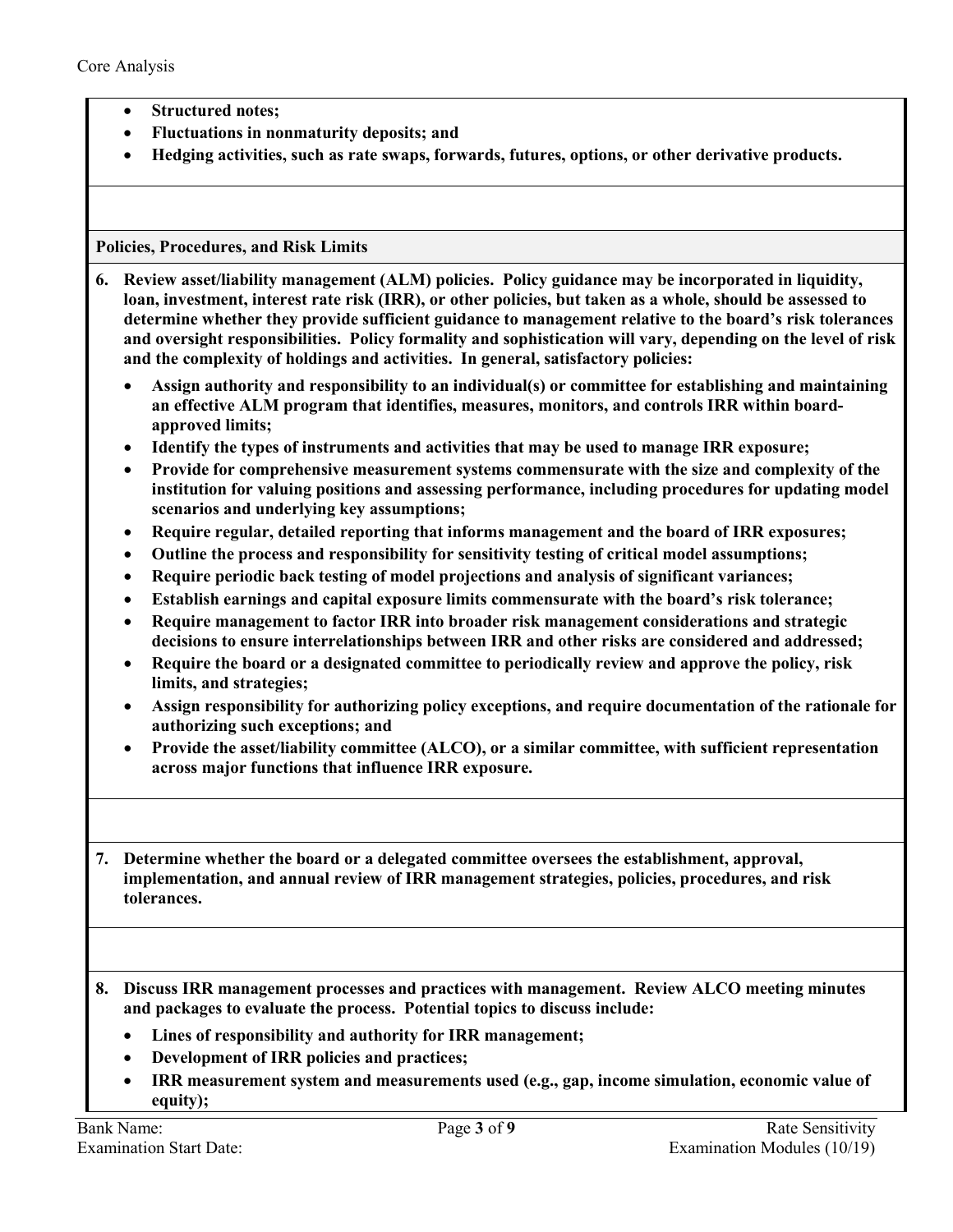- **Assumptions used in the IRR measurement system (e.g., asset prepayments, deposit price sensitivity, decay rates, growth rates) and adjustments to key assumptions;**
- **Management's understanding of the underlying analytics and methodologies of the IRR model;**
- **Board and management understanding of model assumptions, particularly if developed by third parties;**
- **Strategies to manage IRR (e.g., cash flow or duration matching, altering balance sheet composition, hedging with derivatives);**
- **Technical expertise of staff relative to product offerings, IRR management strategies, and the complexity of the IRR measurement system; and,**
- **Board and management understanding of embedded risk characteristics (e.g., basis risk, option risk).**
- **9. If IRR management processes include hedging with derivatives, determine whether policies outlining hedging strategies include:**
	- **Requirements to analyze market, liquidity, credit, and operating risks;**
	- **Requirements regarding the expertise and experience of personnel involved in implementing and monitoring derivative hedging strategies;**
	- **Permissible strategies and types of derivative contracts;**
	- **Risk limits for hedging activity such as position limits (gross and net), maturity parameters, and counterparty credit guidelines;**
	- **Names of individuals or positions authorized to initiate hedging transactions and their limits of authority;**
	- **Requirements for monitoring hedging activity and ensuring activities fall within approved limits and lines of authority; and**
	- **Descriptions of how management will ensure compliance with technical accounting guidance that governs hedging activity, most notably ASC Topic 815.**

**10. Determine whether management uses static balance sheet modeling to assess baseline IRR exposure. Refer to the 1996 Joint Agency Policy Statement on IRR and the 2010 FFIEC Advisory on IRR Management for further information on balance sheet modeling.** 

**11. Determine whether management uses IRR modeling to evaluate large-scale shifts in strategies, product offerings, or significant concentrations.** 

- **12. Assess whether procedures and risk limits are reasonable relative to economic conditions and the condition of the bank. Determine whether management:** 
	- **Evaluates the potential effect on income and capital levels when establishing risk limits;**
	- **Reviews limits at least annually (and more frequently if the bank's financial condition, strategic direction, or products and services are changing); and**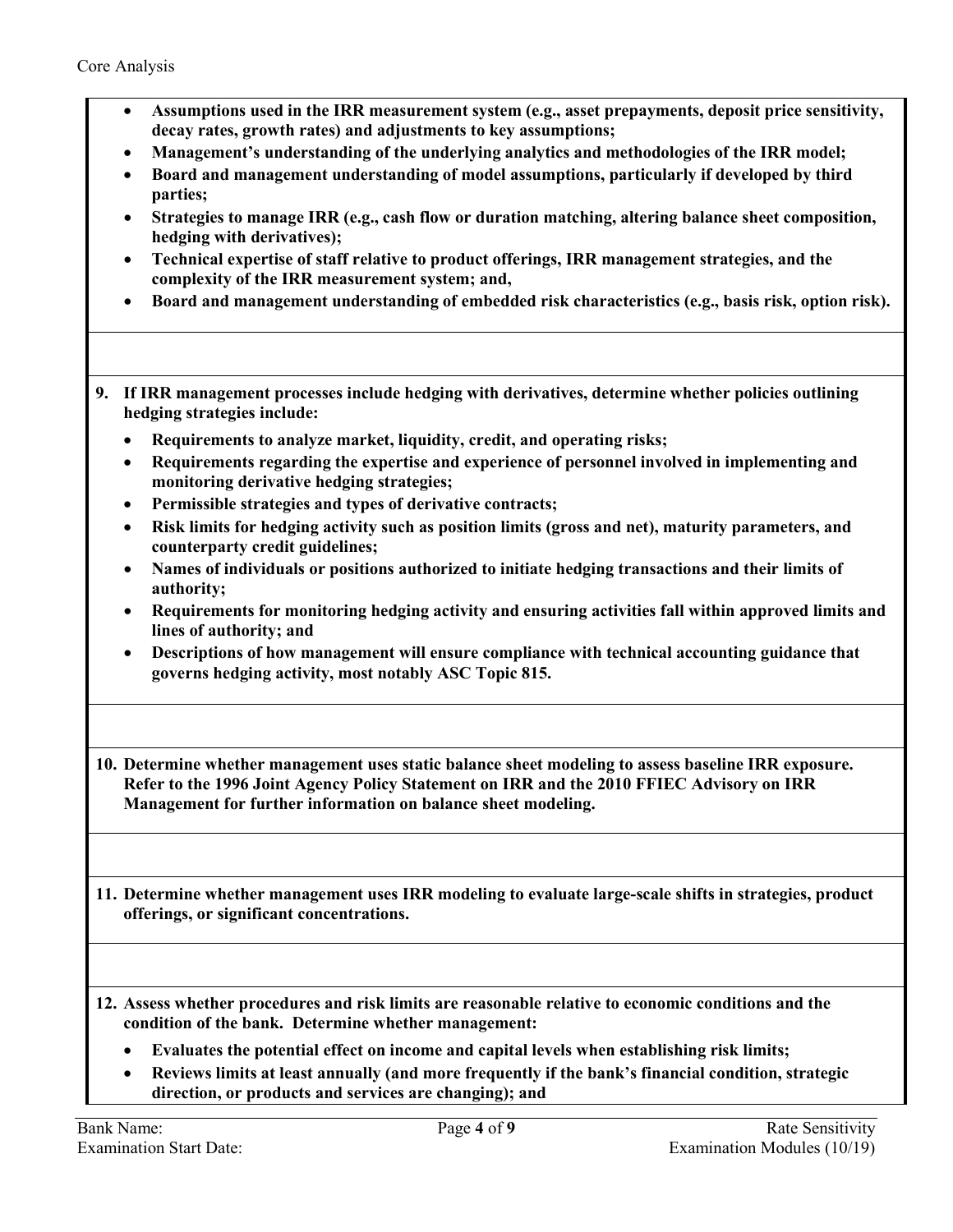• **Considers the risks and potential rewards of adverse and favorable rate movements when establishing an IRR position or strategy.** 

**Measurement System Capabilities**

<span id="page-4-0"></span>**13. Determine whether the measurement system contains the functionality (and is updated as needed) to adequately assess risk exposures.**

**14. Determine whether the IRR measurement system captures and reports material on- and off-balance sheet positions. Consider the level of detail in charts of account, data input, and output reports.** 

- **15. Determine whether the IRR measurement system measures the potential effect of changes in market rates on both earnings and capital.**
- **16. Assess the IRR measurement system's capabilities to provide meaningful stress-test simulations applicable to the institution. Consider the following:** 
	- **Instantaneous and significant rate shocks (considering the current rate environment);**
	- **Substantial changes in rates over time (prolonged rate shocks exceeding periods of 1 year);**
	- **Changes in the relationships between key market rates (i.e., basis risk); and**
	- **Nonparallel yield curve shifts (e.g. steepened, flattened, and inverted yield curves).**

**Assumptions and Data Inputs**

- <span id="page-4-1"></span>**17. Assess management's process for developing and reviewing key scenarios and assumptions. Consider the documentation, monitoring, and update procedures. Typical key assumptions include:**
	- **Asset prepayment speeds,**
	- **Nonmaturity deposit price sensitivities,**
	- **Nonmaturity deposit decay rates or average life, and**
	- **Key/driver rates.**

**18. Assess the reasonableness and support for key assumptions, including sensitivity analysis used in identifying those assumptions with the most influence on model output.**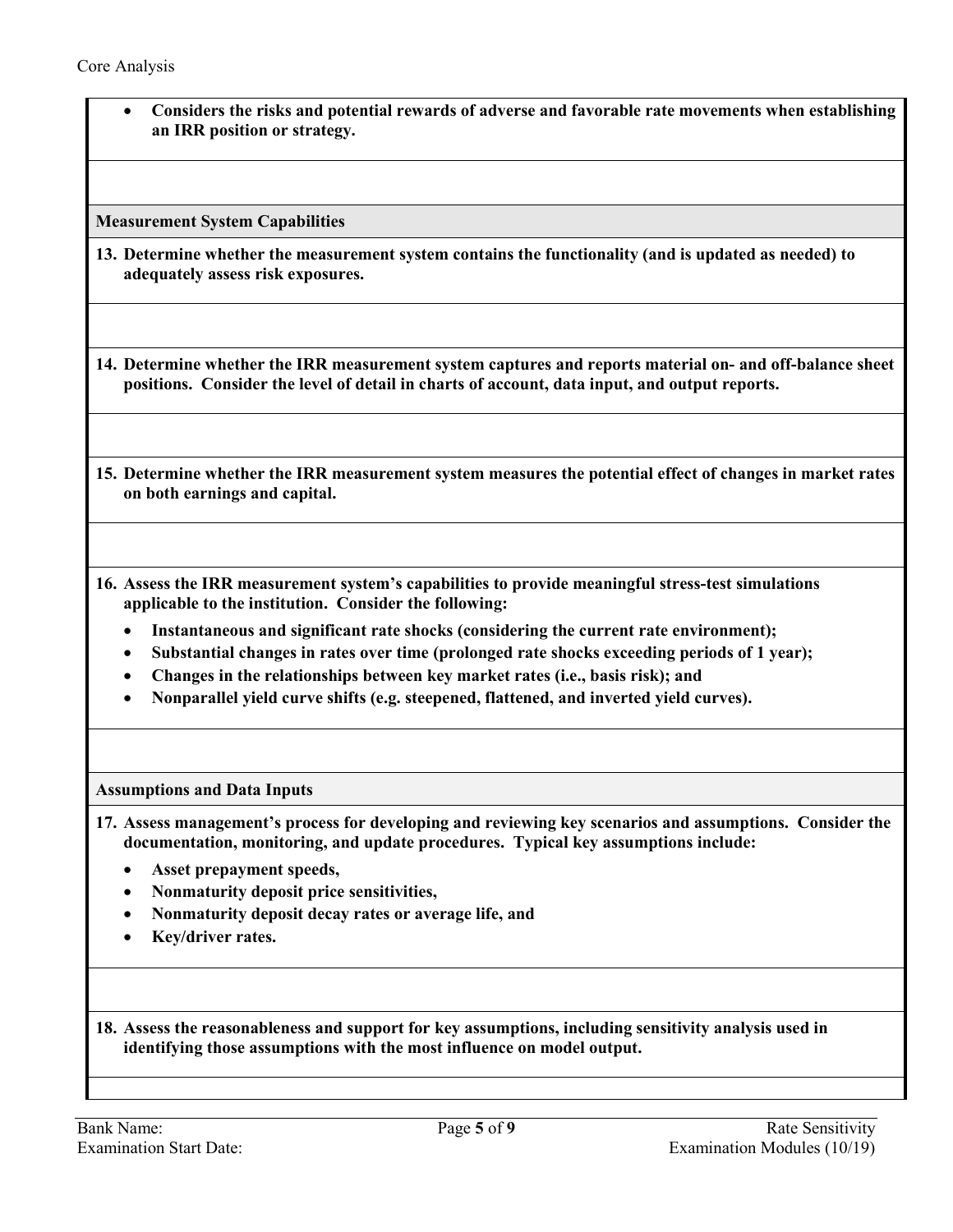**Internal Controls** 

<span id="page-5-0"></span>**19. Determine whether management established sufficient lines of authority and separation of duties, or comparable controls, over the development and use of measurement systems and monitoring tools.**

**20. Determine whether IRR reports are reviewed by senior management and the board at least quarterly.**

**21. Determine whether management complies with internal policy parameters, documents the reasons for variances, and details any action plans initiated. If applicable, discuss the board's oversight and approval of variances and related mitigating actions.** 

**Independent Review**

- <span id="page-5-1"></span>**22. Determine whether management provides for an adequate independent review of the IRR measurement process.**
- **23. Determine whether the independent review includes an adequate scope (certain aspects may have been completed by internal audit or an external model validation). Adequate scopes generally include assessing items such as the:** 
	- **Adequacy of, and compliance with, policies and procedures;**
	- **Suitability of the measurement system given the size and complexity of activities;**
	- **Appropriateness of rate scenarios used;**
	- **Validity of risk measurement calculations; and**
	- **Reasonableness and accuracy of assumptions and data inputs, including back testing.**

**24. Determine whether the results of annual independent reviews are promptly reported to the board, or a committee thereof. Determine whether management reviewed and reported the results of any validation performed on the IRR model used.** 

**25. If recent reviews disclosed any deficiencies, or if back testing has shown past estimates deviated significantly from actual performance, assess whether management responses are reasonable and timely.**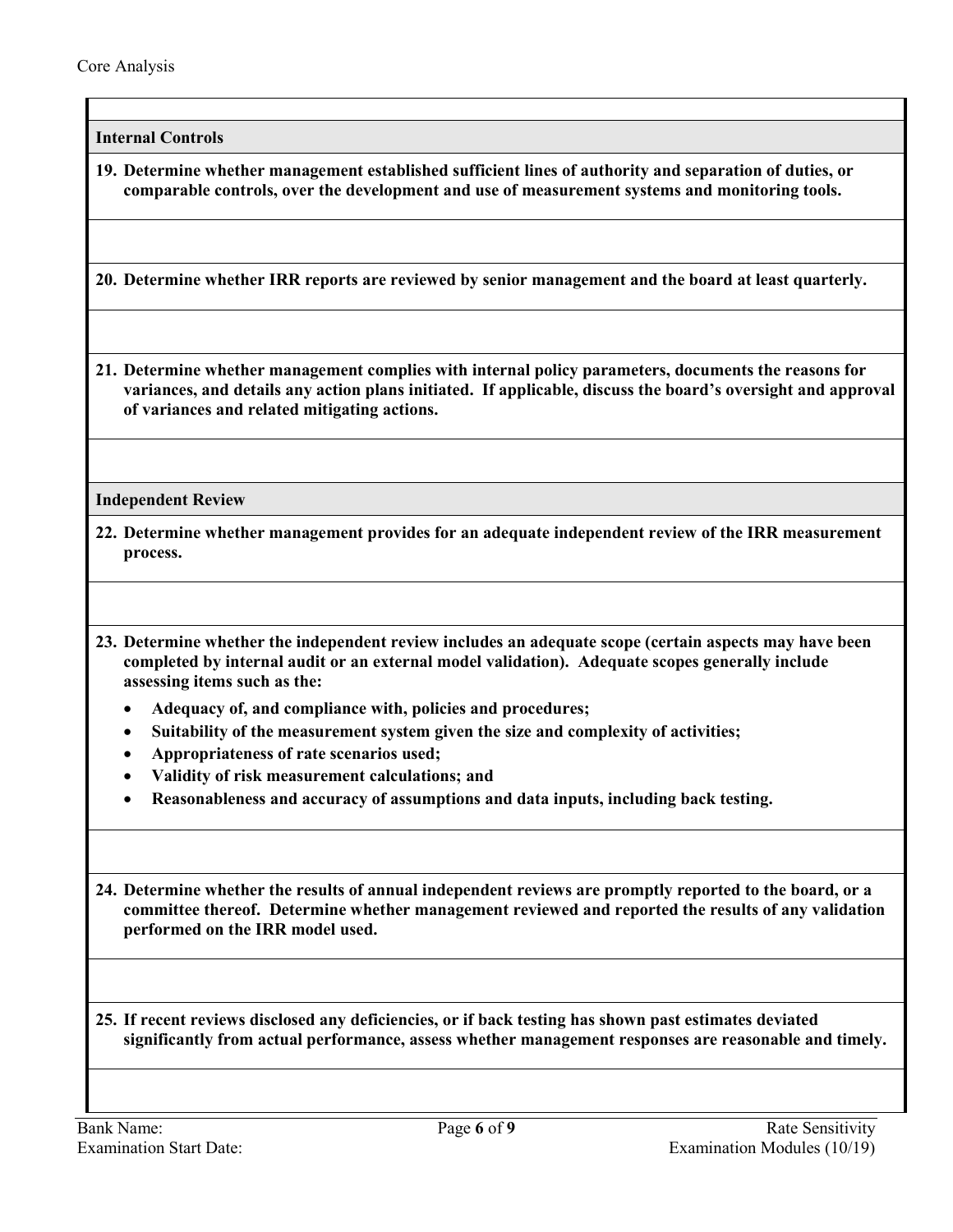**Reporting and Communication Systems**

- <span id="page-6-0"></span>**26. Determine whether internal reports provide sufficient information for ongoing IRR management decisions and for monitoring the results of those decisions. Reports generally contain sufficient detail for the board and senior management to:**
	- **Analyze IRR levels and trends and estimate the potential effect on earnings and capital;**
	- **Identify material risk exposures and sources;**
	- **Evaluate key assumptions, including interest rate forecasts, deposit behaviors, and loan prepayments;**
	- **Make pricing decisions;**
	- **Verify compliance with internal risk limits and policy guidelines, and to monitor policy exceptions; and**
	- **Assess IRR sensitivity in base-case and changing rate scenarios.**

**27. Determine whether interest rate risks are communicated to relevant operational and oversight personnel.** 

**28. Test reports for accuracy by comparing results with regulatory reports and internal records.**

**Risk Exposure Considerations**

<span id="page-6-1"></span>**29. Determine the level of IRR and assess the potential effect on the institution's risk profile. Consider IRR trends that, while still within established risk tolerances, may indicate an increasing risk profile.** 

**30. Compare the earnings projections used in the IRR measurement systems to management's budget. Determine the magnitude of any differences and the reason for the differences. Determine the extent management relies on IRR projections and uses them in strategic and capital planning.** 

**31. Determine whether recent or anticipated changes or trends in the balance sheet composition alter the IRR profile relative to historical data. When significant structural changes have or are expected to occur, deemphasize historical analysis and focus on current and forecasted balance sheet composition. Significant structural changes may include:**

- **Major shifts in the maturity or repricing characteristics of investments, loans, borrowings, or deposits;**
- **Increased holdings of financial instruments, such as mortgage securities, callable securities, fixed-rate residential loans, and structured notes;**
- **Fundamental changes in liability mix between deposit categories and other funding sources;**
- **Unexpected changes in level or trend of securities appreciation and depreciation; and**
- **Adoption of, or an increase in, the volume of derivative or hedging instruments.**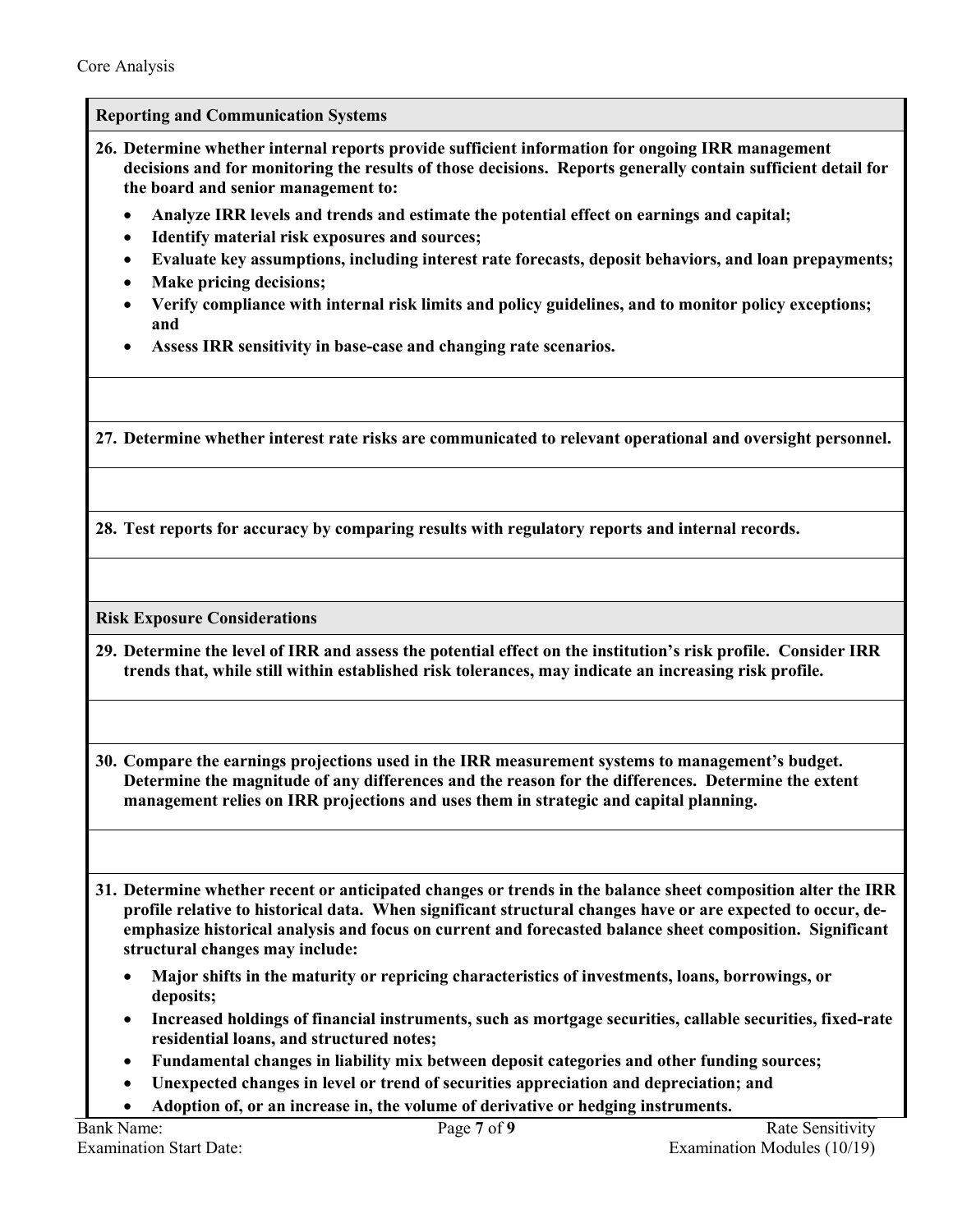**32. Analyze changes in the net interest margin and net operating income relative to:**

- **Market interest rate fluctuations,**
- **Reliance on rate-sensitive noninterest income activities (such as mortgage banking activities),**
- **Earnings and capital levels, and**
- **Strategies to manage the effect of the changes on earnings and capital.**

### **Oversight & Risk Mitigation**

- <span id="page-7-0"></span>**33. Determine whether the board understands and is regularly informed about the level and trend of IRR. Consider the following board responsibilities:**
	- **Setting the tolerance level for IRR, consistent with the bank's risk profile,**
	- **Identifying lines of authority and responsibility for managing risk,**
	- **Ensuring adequate resources are devoted to IRR management,**
	- **Monitoring the overall IRR profile, and**
	- **Ensuring that IRR is prudently managed.**
- **34. Determine whether senior management ensures that board-approved strategies, policies, and procedures for managing IRR are appropriately executed within the designated lines of authority and responsibility. Consider the following management responsibilities:**
	- **Implementing detailed reporting processes to inform senior management and the board of the level of IRR;**
	- **Maintaining comprehensive systems and standards for measuring IRR, valuing positions, and assessing performance, including procedures for updating IRR measurement scenarios and key underlying assumptions driving the institution's IRR analysis;**
	- **Developing and implementing procedures that translate the board's goals, objectives, and risk limits into operating standards that are understood and followed by bank personnel;**
	- **Providing sufficient staff to operate measurement systems, including back-up personnel who possess requisite technical expertise;**
	- **Establishing adequate training and development programs;**
	- **Implementing internal controls over the IRR process; and**
	- **Ensuring independent reviews and validations of the IRR program are regularly completed.**

**35. Determine whether the board effectively oversees planned initiatives and strategies.**